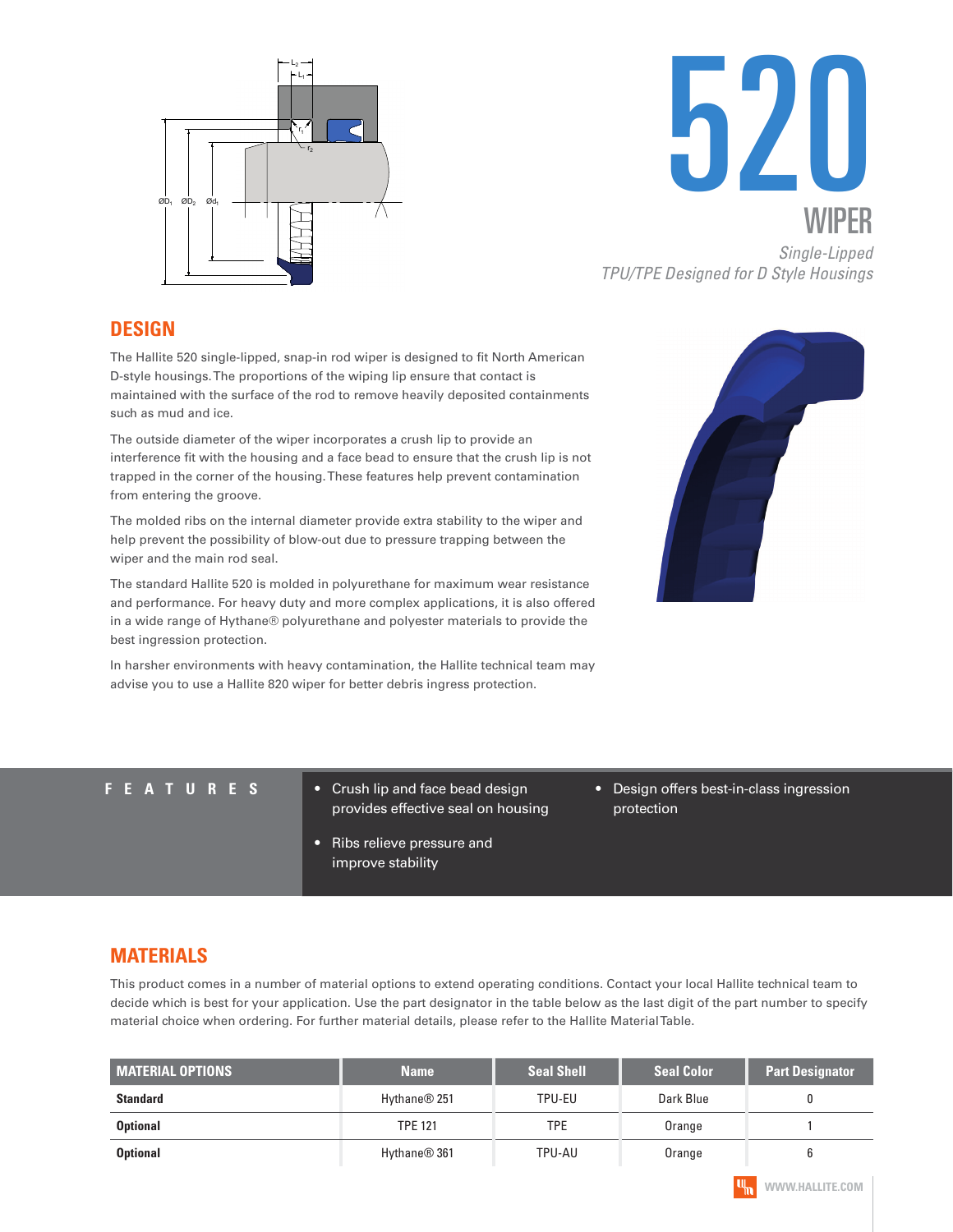## **TECHNICAL DETAILS**

| l operating conditions ' | <b>METRIC</b>                     | <b>INCH</b>                      |
|--------------------------|-----------------------------------|----------------------------------|
| <b>Maximum Speed</b>     | $4.0$ m/sec                       | $12.0$ ft/sec                    |
| <b>Temperature Range</b> | $-45^{\circ}$ C +110 $^{\circ}$ C | $-50^{\circ}$ F $+230^{\circ}$ F |

**NOTE**

520

Data given are maximum values and can apply depending on specific application. Maximum ratings of temperature, pressure, or operating speeds are dependent on fluid medium, surface, gap value, and other variables such as dynamic or static service. Maximum values are not intended for use together at the same time, e.g. max temperature and max pressure. Please contact your Hallite technical representative for application support.

| <b>SURFACE ROUGHNESS</b>                              | umRa               | µmRz               | umRt              | uinRa            | <b>uinRz</b> | <b>uinRt</b> |
|-------------------------------------------------------|--------------------|--------------------|-------------------|------------------|--------------|--------------|
| <b>Dynamic Sealing Face Ød</b> ,                      | $0.1 - 0.4$        | 1.6 max            | 4 max             | $4 - 16$         | $63$ max     | $157$ max    |
| Static Sealing Face ØD <sub>1</sub> , ØD <sub>2</sub> | 1.6 <sub>max</sub> | 6.3 <sub>max</sub> | 10 <sub>max</sub> | $63 \text{ max}$ | $250$ max    | $394$ max    |
| <b>Static Housing Faces L</b>                         | $3.2$ max          | 10 <sub>max</sub>  | $16$ max          | $125$ max        | 394 max      | $630$ max    |

| <b>RADII</b>                     |       |
|----------------------------------|-------|
| Max Fillet Rad r <sub>1</sub> in | 0.016 |
| Max Fillet Rad r, in             | 0.016 |

**NOTE**

Assembly chamfers are governed by the associated rod seal.

| <b>TOLERANCES</b> | Ød- | ØD.    | 帀      |              |
|-------------------|-----|--------|--------|--------------|
| in                | 10  | ±0.003 | ±0.005 | $+0.004 - 0$ |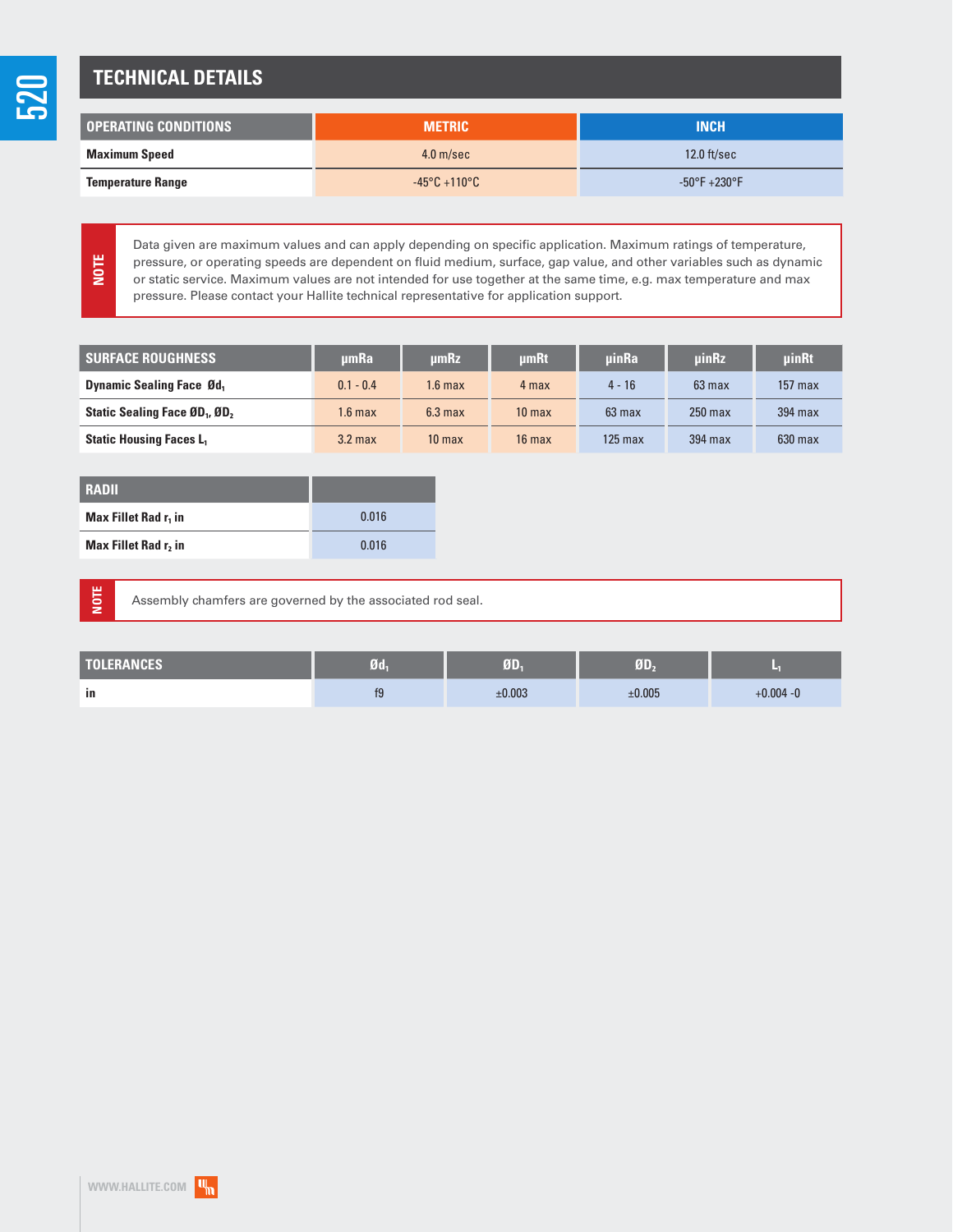



|                   |            |        | <b>INCH</b>     |              |                |             |
|-------------------|------------|--------|-----------------|--------------|----------------|-------------|
| $\mathfrak{gd}_1$ | <b>TOL</b> | $ØD_1$ | ØD <sub>2</sub> | $L_1$        | $\mathsf{L}_2$ | <b>PART</b> |
|                   | f9         | ±0.003 | ±0.005          | $+0.004 - 0$ |                | No.         |
| 0.375             | $-0.001$   | 0.625  | 0.540           | 0.125        | 0.187          | 8889010     |
|                   | $-0.002$   |        |                 |              |                |             |
| 0.500             | $-0.001$   | 0.750  | 0.665           | 0.125        | 0.187          | 8880210     |
|                   | $-0.002$   |        |                 |              |                |             |
| 0.563             | $-0.001$   | 0.844  | 0.736           | 0.125        | 0.187          | 8888910     |
|                   | $-0.002$   |        |                 |              |                |             |
| 0.625             | $-0.001$   | 0.875  | 0.790           | 0.125        | 0.187          | 8880310     |
|                   | $-0.002$   |        |                 |              |                |             |
| 0.750             | $-0.001$   | 1.125  | 1.000           | 0.187        | 0.281          | 8880410     |
|                   | $-0.003$   |        |                 |              |                |             |
| 0.875             | $-0.001$   | 1.250  | 1.125           | 0.187        | 0.281          | 8880510     |
|                   | $-0.003$   |        |                 |              |                |             |
| 1.000             | $-0.001$   | 1.375  | 1.250           | 0.187        | 0.281          | 8880610     |
|                   | $-0.003$   |        |                 |              |                |             |
| 1.125             | $-0.001$   | 1.500  | 1.375           | 0.187        | 0.281          | 8880710     |
|                   | $-0.003$   |        |                 |              |                |             |
| 1.187             | $-0.001$   | 1.562  | 1.437           | 0.187        | 0.281          | 8880810     |
|                   | $-0.003$   |        |                 |              |                |             |
| 1.250             | $-0.001$   | 1.625  | 1.500           | 0.187        | 0.281          | 8880910     |
|                   | $-0.003$   |        |                 |              |                |             |
| 1.375             | $-0.001$   | 1.750  | 1.625           | 0.187        | 0.281          | 8881110     |
|                   | $-0.003$   |        |                 |              |                |             |
| 1.500             | $-0.001$   | 1.875  | 1.750           | 0.187        | 0.281          | 8881210     |
|                   | $-0.003$   |        |                 |              |                |             |
| 1.625             | $-0.001$   | 2.000  | 1.875           | 0.187        | 0.281          | 8881310     |
|                   | $-0.003$   |        |                 |              |                |             |
| 1.750             | $-0.001$   | 2.125  | 2.000           | 0.187        | 0.281          | 8881410     |
|                   | $-0.003$   |        |                 |              |                |             |
| 1.875             | $-0.001$   | 2.250  | 2.125           | 0.187        | 0.281          | 8887410     |
|                   | $-0.003$   |        |                 |              |                |             |
| 2.000             | $-0.001$   | 2.500  | 2.332           | 0.250        | 0.375          | 8881510     |
|                   | $-0.004$   |        |                 |              |                |             |
| 2.250             | $-0.001$   | 2.750  | 2.582           | 0.250        | 0.375          | 8881610     |
|                   | $-0.004$   |        |                 |              |                |             |

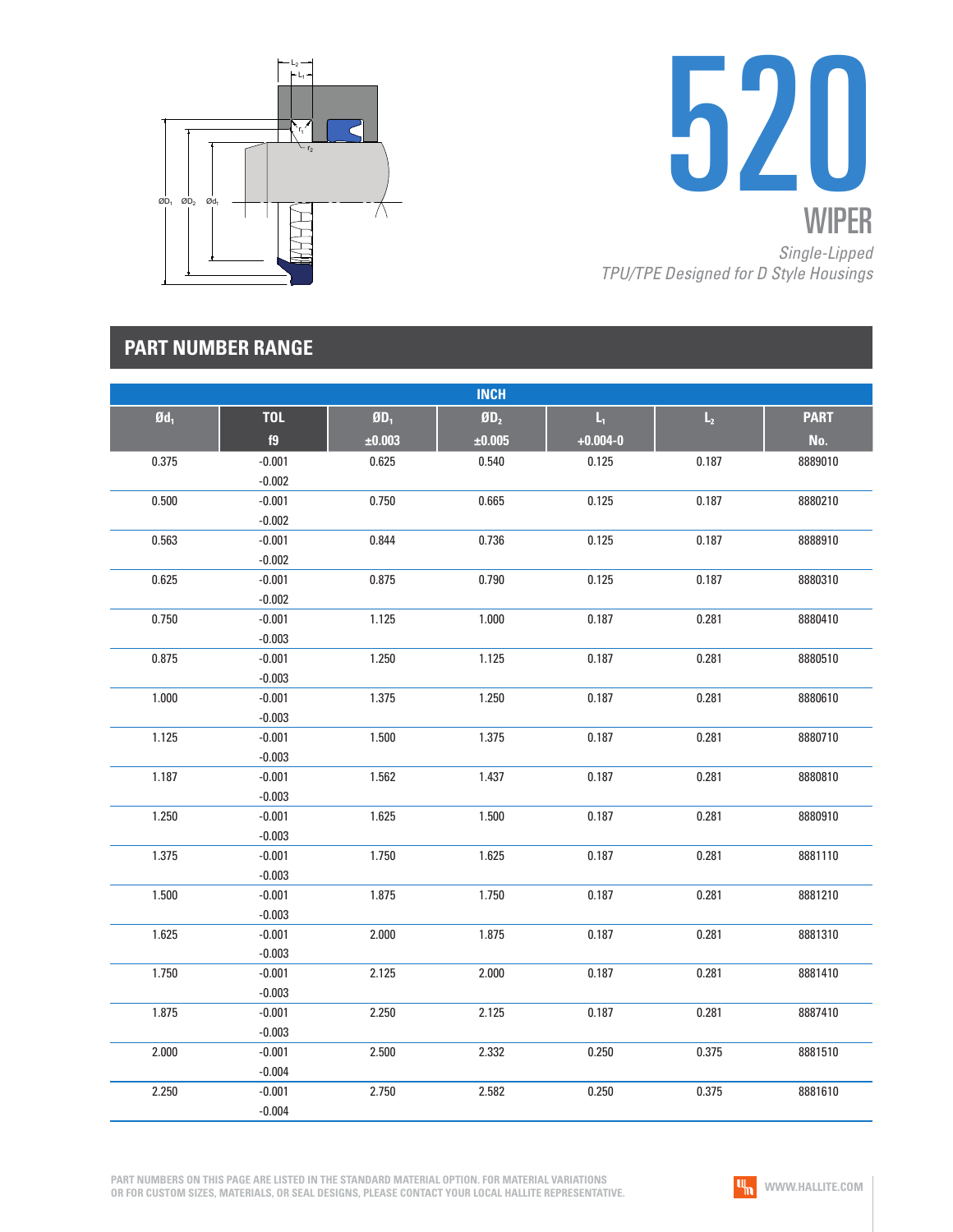



|                   |            |          | <b>INCH</b> |                         |                |             |
|-------------------|------------|----------|-------------|-------------------------|----------------|-------------|
| $\mathfrak{gd}_1$ | <b>TOL</b> | $$0D_1$$ | $$0D_2$$    | $\mathsf{L}_\mathrm{I}$ | $\mathsf{L}_2$ | <b>PART</b> |
|                   | f9         | ±0.003   | ±0.005      | $+0.004 - 0$            |                | No.         |
| 2.375             | $-0.001$   | 2.875    | 2.707       | 0.250                   | 0.375          | 8887210     |
|                   | $-0.004$   |          |             |                         |                |             |
| 2.500             | $-0.001$   | 3.000    | 2.832       | 0.250                   | 0.375          | 8881710     |
|                   | $-0.004$   |          |             |                         |                |             |
| 2.625             | $-0.001$   | 3.125    | 2.957       | 0.250                   | 0.375          | 4879400     |
|                   | $-0.004$   |          |             |                         |                |             |
| 2.750             | $-0.001$   | 3.250    | 3.082       | 0.250                   | 0.375          | 8881810     |
|                   | $-0.004$   |          |             |                         |                |             |
| 3.000             | $-0.001$   | 3.500    | 3.332       | 0.250                   | 0.375          | 8881910     |
|                   | $-0.004$   |          |             |                         |                |             |
| 3.250             | $-0.001$   | 3.750    | 3.582       | 0.250                   | 0.375          | 8882010     |
|                   | $-0.005$   |          |             |                         |                |             |
| 3.500             | $-0.001$   | 4.000    | 3.832       | 0.250                   | 0.375          | 8882110     |
|                   | $-0.005$   |          |             |                         |                |             |
| 3.750             | $-0.001$   | 4.250    | 4.082       | 0.250                   | 0.375          | 8882210     |
|                   | $-0.005$   |          |             |                         |                |             |
| 3.875             | $-0.001$   | 4.375    | 4.207       | 0.250                   | 0.375          | 8888810     |
|                   | $-0.005$   |          |             |                         |                |             |
| 4.000             | $-0.001$   | 4.500    | 4.332       | 0.250                   | 0.375          | 8882310     |
|                   | $-0.005$   |          |             |                         |                |             |
| 4.250             | $-0.001$   | 4.750    | 4.582       | 0.250                   | 0.375          | 8882410     |
|                   | $-0.005$   |          |             |                         |                |             |
| 4.500             | $-0.001$   | 5.000    | 4.832       | 0.250                   | 0.375          | 8887510     |
|                   | $-0.005$   |          |             |                         |                |             |
| 4.500             | $-0.001$   | 5.250    | 4.998       | 0.375                   | 0.562          | 8882510     |
|                   | $-0.005$   |          |             |                         |                |             |
| 4.750             | $-0.002$   | 5.500    | 5.248       | 0.375                   | 0.562          | 8887310     |
|                   | $-0.006$   |          |             |                         |                |             |
| 4.875             | $-0.002$   | 5.625    | 5.373       | 0.375                   | 0.562          | 8881010     |
|                   | $-0.006$   |          |             |                         |                |             |
| 5.000             | $-0.002$   | 5.500    | 5.332       | 0.250                   | 0.375          | 8887910     |
|                   | $-0.006$   |          |             |                         |                |             |
| 5.000             | $-0.002$   | 5.750    | 5.498       | 0.375                   | 0.562          | 8882610     |
|                   | $-0.006$   |          |             |                         |                |             |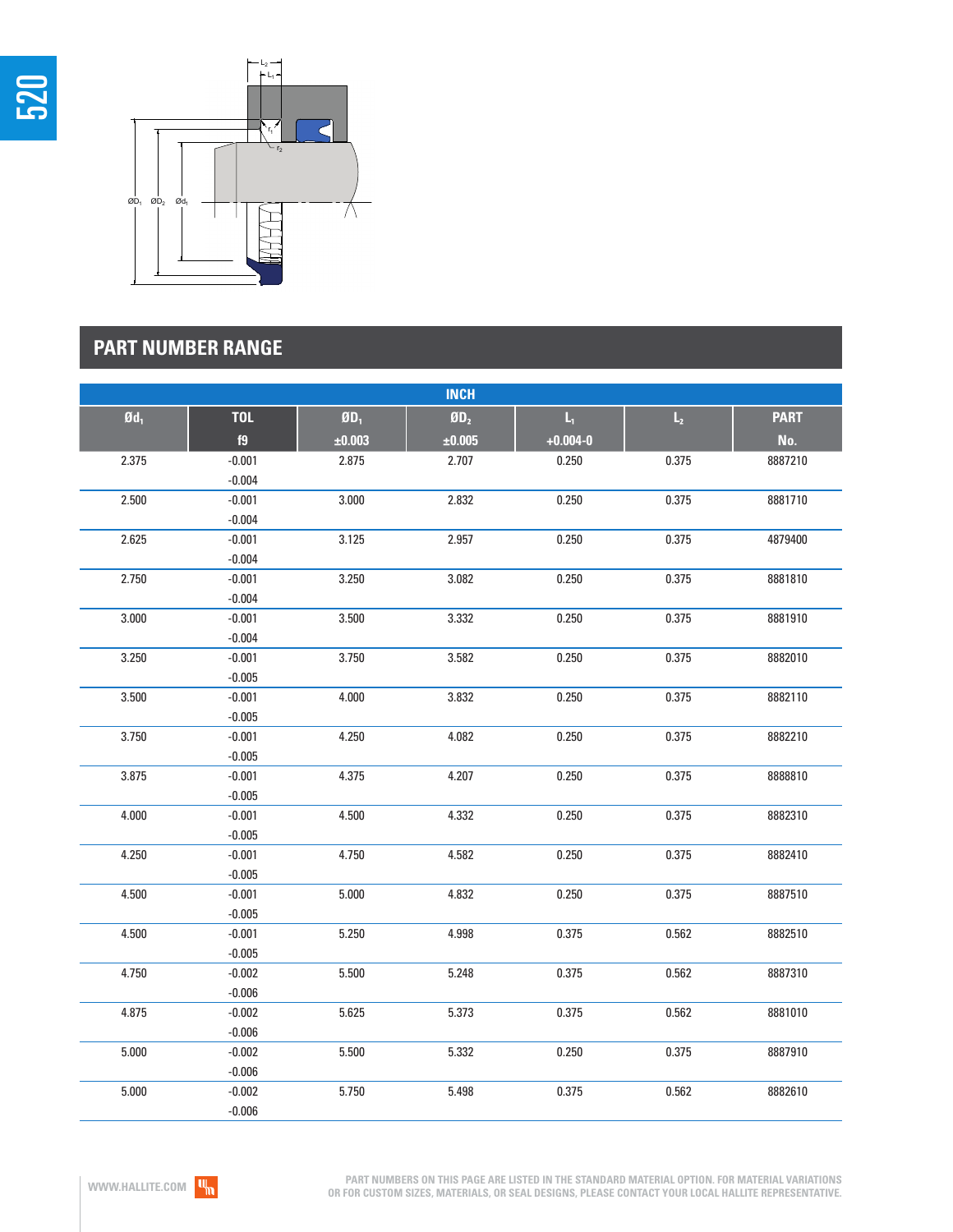



|                   |            |         | <b>INCH</b>     |                         |                |             |
|-------------------|------------|---------|-----------------|-------------------------|----------------|-------------|
| $\mathfrak{gd}_1$ | <b>TOL</b> | $$D_1$$ | ØD <sub>2</sub> | $\mathsf{L}_\mathsf{I}$ | $\mathsf{L}_2$ | <b>PART</b> |
|                   | f9         | ±0.003  | $\pm 0.005$     | $+0.004 - 0$            |                | No.         |
| 5.250             | $-0.002$   | 6.000   | 5.748           | 0.375                   | 0.562          | 8882710     |
|                   | $-0.006$   |         |                 |                         |                |             |
| 5.500             | $-0.002$   | 6.250   | 5.998           | 0.375                   | 0.562          | 8882810     |
|                   | $-0.006$   |         |                 |                         |                |             |
| 5.750             | $-0.002$   | 6.500   | 6.248           | 0.375                   | 0.562          | 8889210     |
|                   | $-0.006$   |         |                 |                         |                |             |
| 5.875             | $-0.002$   | 6.625   | 6.373           | 0.375                   | 0.562          | 8887010     |
|                   | $-0.006$   |         |                 |                         |                |             |
| 6.000             | $-0.002$   | 6.500   | 6.332           | 0.250                   | 0.375          | 8888010     |
|                   | $-0.006$   |         |                 |                         |                |             |
| 6.000             | $-0.002$   | 6.750   | 6.498           | 0.375                   | 0.562          | 8882910     |
|                   | $-0.006$   |         |                 |                         |                |             |
| 6.500             | $-0.002$   | 7.250   | 6.998           | 0.375                   | 0.562          | 8892510     |
|                   | $-0.006$   |         |                 |                         |                |             |
| 7.000             | $-0.002$   | 7.500   | 7.332           | 0.250                   | 0.375          | 8888310     |
|                   | $-0.006$   |         |                 |                         |                |             |
| 7.000             | $-0.002$   | 7.750   | 7.498           | 0.375                   | 0.562          | 8883210     |
|                   | $-0.006$   |         |                 |                         |                |             |
| 7.500             | $-0.002$   | 8.250   | 7.998           | 0.375                   | 0.562          | 8883110     |
|                   | $-0.006$   |         |                 |                         |                |             |
| 8.000             | $-0.002$   | 8.750   | 8.498           | 0.375                   | 0.562          | 8883310     |
|                   | $-0.006$   |         |                 |                         |                |             |
| 8.125             | $-0.002$   | 8.625   | 8.457           | 0.250                   | 0.375          | 8888410     |
|                   | $-0.006$   |         |                 |                         |                |             |
| 8.250             | $-0.002$   | 9.000   | 8.748           | 0.375                   | 0.562          | 8892410     |
|                   | $-0.006$   |         |                 |                         |                |             |
| 8.500             | $-0.002$   | 9.250   | 8.998           | 0.375                   | 0.562          | 8888510     |
|                   | $-0.006$   |         |                 |                         |                |             |
| 9.000             | $-0.002$   | 9.750   | 9.498           | 0.375                   | 0.562          | 8884510     |
|                   | $-0.006$   |         |                 |                         |                |             |
| 9.375             | $-0.002$   | 9.875   | 9.707           | 0.250                   | 0.375          | 8889110     |
|                   | $-0.006$   |         |                 |                         |                |             |
| 9.500             | $-0.002$   | 10.250  | 9.998           | 0.375                   | 0.562          | 8885210     |
|                   | $-0.006$   |         |                 |                         |                |             |